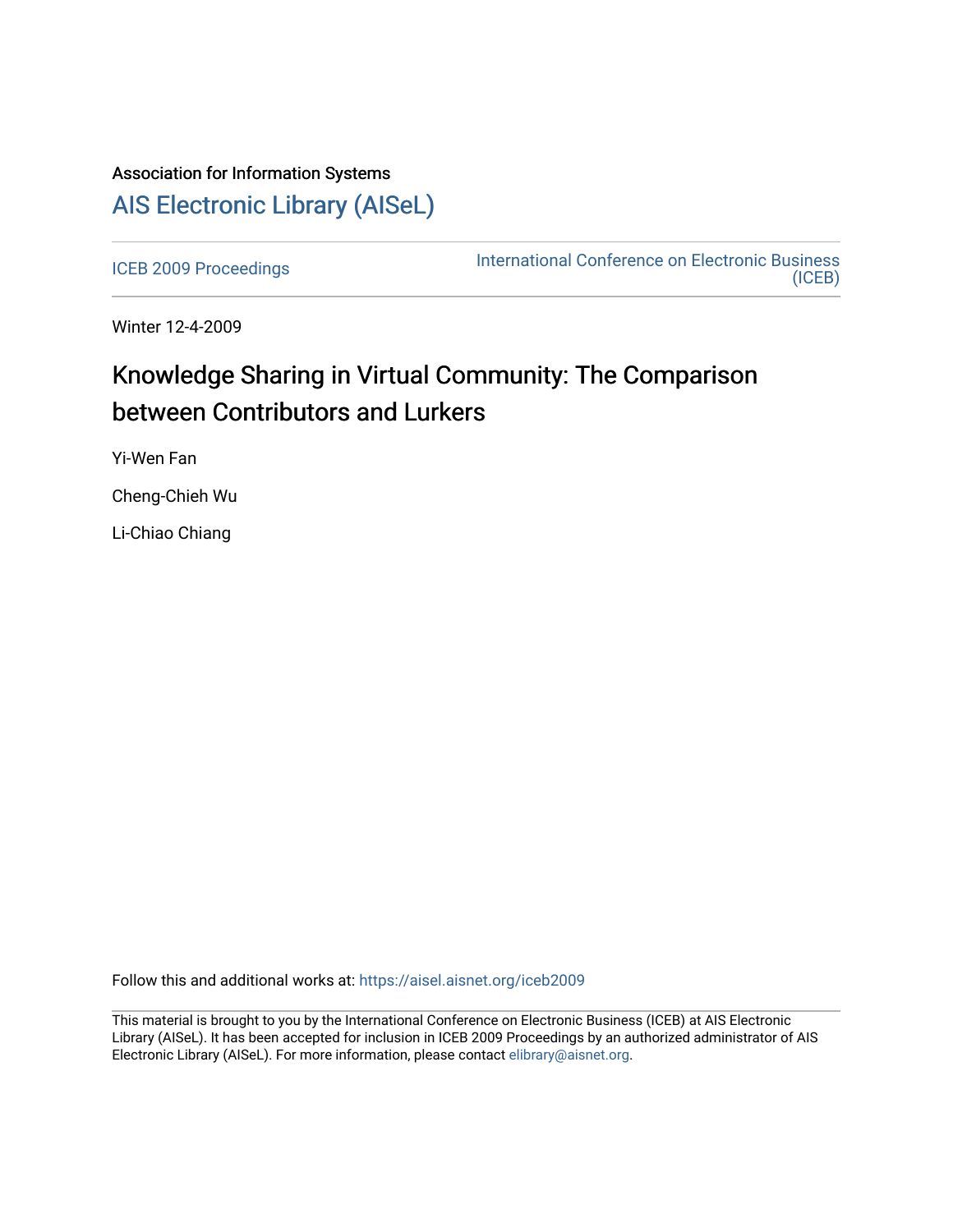### **KNOWLEDGE SHARING IN VIRTUAL COMMUNITY: THE COMPARISON BETWEEN CONTRIBUTORS AND LURKERS**

Yi-Wen  $Fan<sup>1</sup>$ , Cheng-Chieh Wu<sup>2</sup>, and Li-Chiao Chiang<sup>3</sup> Department of Information Management National Central University, Chungli, Taiwan  $\frac{1}{1}$ iwfan@mgt.ncu.edu.tw;  $\frac{2944403009$ @cc.ncu.edu.tw;  $\frac{3964203048$ @cc.ncu.edu.tw

#### **Abstract**

Internet-based virtual communities are growing with an unprecedented rate. Virtual communities have been viewed as platforms for sharing knowledge. The present study proposed an integrated model by investigating social capital and motivational factors that would influence the knowledge sharing attitude of members. Data were collected from 207 professional virtual community users (including 53 contributors and 154 lurkers). The results showed that trust and pro-sharing norms mediate the relationship between shared understanding and knowledge sharing attitude. Enjoy helping, commitment, and community-related outcome expectations enhance contributors' attitudes toward knowledge sharing. When lurkers perceived more reciprocity in their communities and expect more community-related outcome, they incline to sharing knowledge with others. The implications of these results are discussed.

**Keywords:** Virtual Community, Knowledge Sharing, Social Capital Theory, Motivation

#### **Introduction**

The Internet has become a vital resource for people to obtain information. Virtual community is an efficient platform for sharing knowledge. Community members can exchange their resources and enhance their relationship with other by formal or informal ways [17, 30]. People could produce new knowledge by continuously sharing and discussing with others.

According to the properties of user, virtual community could distinguish into three types: demographic, professional, and personal interest [1]. Knowledge capital has been regard as an important factor for establishing a professional virtual community [2]. These members who come from different social networks were connected by virtual ties. They can share their resources to each other. It enables members to accumulate social capital as well as gaining related information or knowledge. How to manage a professional virtual community and encourage members to share knowledge are always important issues for managers and researchers.

Past research points out that many members of virtual community are so-called "lurker", about 80% to 90% of total community users [25]. Lurkers are the members who surf on the website to gather the information or knowledge they need. They could be registered or non-registered members who opportunistically post articles to seek direct help. Developing virtual community initially needs to attract large number of users to participate as well as encouraging them to take part in knowledge sharing activities, such as voluntarily posting article and replying to others. They can develop long-term relationship with the community by building up the connection with other members.

Members in virtual community come from different organizations. They even are not acquainted with others. Sharing knowledge in virtual community would spend their time and efforts. Why people in virtual community would like to share their knowledge with others? The purpose of present study is to investigate the influence of social capital and motivational factors on members' knowledge sharing attitude. We also compare the difference between contributor and lurker to provide suggestions for community development and management.

#### **Literature Review and Hypotheses**

Virtual community is a social aggregation in cyberspace. Participators who have similar interests, goals, or experiences would discuss and interact over cyberspace [2] [8] [34]. Members view the virtual community as a knowledge sharing platform. Knowledge sharing is a kind of behavior that someone disseminates his/her knowing and experience to other members [29]. Different kinds of knowledge sharing activities are important for community to survive [7]. Therefore, it is always an important issue to discuss the factors which have influence on knowledge sharing.

#### **Social Capital Theory**

Social capital theory could be used to explain why people would engage in sharing knowledge with others and avoid opportunity for free-riding [32].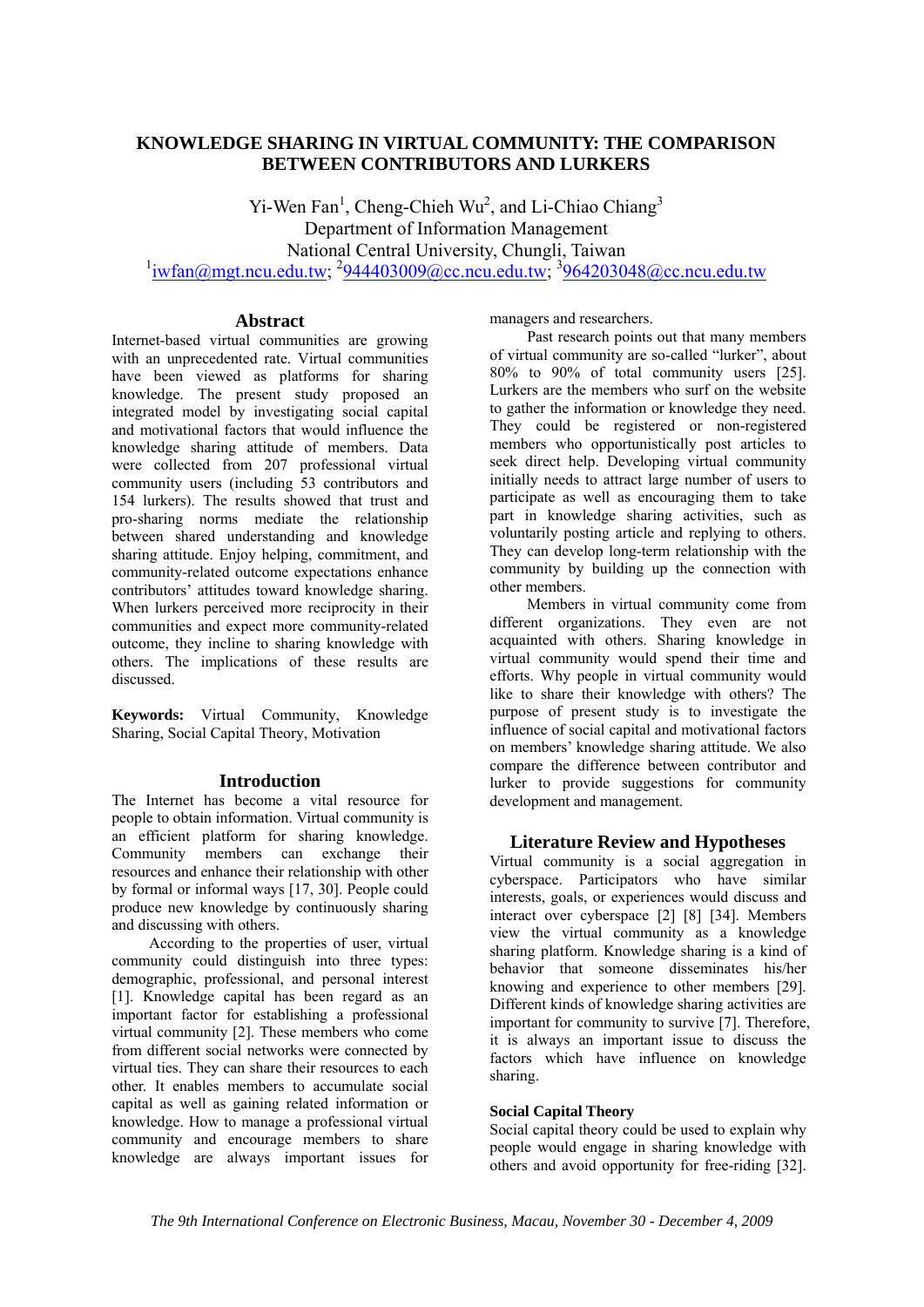Social capital could be distinguished into three dimensions [23]: (1) Structural dimension. The influence of network type on members is considered, such as network ties, network configuration, and appropriable organization; (2) Cognitive dimension. The interaction between members would produce medium for member communication, such as shared language, symbols and stories; (3) Relational dimension. It would trigger interactions in the social network to develop individual network and achieve social goals such as social contact, identification, and reputation [9].

Granovetter [15] suggested that social capital is embedded in the social network. Devi and Ravindranath [13] proposed structural embeddedness and suggested that network density is an important property of network. Network density refers to the extent of member connection. Members interact with others by replying article on website or by sending e-mail. The more connection they build up, the higher density they have. Stronger network ties would form restriction and enable member to build up trust. Therefore, they would like to obey the norms and general behavioral models [6] [9]. Based on the argument above, we postulate two hypotheses.

**H1:** Network density is positively associated with trust.

**H2:** Network density is positively associated with pro-sharing norms.

Shared understanding refers to the similar work value, norms, philosophy, and experience for certain group [14] [24]. The knowledge sharing participants should have basic understanding about their communication language [23]. Through shared understanding, members can develop stronger trust and incline to comply with norms. We propose following two hypotheses:

**H3:** Shared understanding is positively associated with trust.

**H4:** Shared understanding is positively associated with pro-sharing norms.

Trust plays an important role in knowledge sharing [12]. Trust is an adhesive which could shorten the distance between members. If there is lack of trust, members would incline to hide their knowledge or experience and decline to spend their time and effort to share knowledge. The higher extent of trust community member has, the more sharing activities would take place [5]. The above argument is captured by the following hypothesis:

**H5:** Trust is positively associated with knowledge sharing attitude.

Pro-sharing norms are norms which were built up to stimulate members to share their knowledge [21] [27]. Stronger pro-sharing norms

would decline the influence of external benefits [19]. Pro-sharing norms could enhance sharing climate and motivate individual to share knowledge [31]. Members in a professional virtual community would like to engage in sharing knowledge if there were pro-sharing norms. We postulate the following hypothesis:

**H6:** Pro-sharing norms are positively associated with knowledge sharing attitude.

#### **Extrinsic Motivations**

Extrinsic motivations are extra resources that someone gains. Bock et al. [5] suggested that extrinsic motivations would trigger someone to share knowledge. One may share knowledge after balancing the costs and benefits and expect to have beneficial reward [11]. When the knowledge shared by someone had been adopted by others, contributor would increase his/her reputation and status.

Reputation is that someone perceived his/her status or image has been promoted by sharing useful and valuable knowledge [10] [21]. Constant et al. [10] found that reputation could stimulate employees to propose constructive advice and increase their participation in the activities of virtual communities. People would like to share their expertise with others for increasing his/her status and earning others' respect [21] [22]. Based on the argument above, we propose the following hypothesis:

**H7:** Reputation is positively associated with knowledge sharing attitude.

Reciprocity is defined as someone would share with others for expecting to have similar returns or help when they in need [12]. Two strangers with weak-ties would share their knowledge in electronic virtual community is evidence of reciprocity [33]. The higher level expectation on reciprocity of members, the more motivation to share knowledge they have [32]. The above argument is captured by the following hypothesis:

**H8:** Reciprocity is positively associated with knowledge sharing attitude.

Community-related outcome expectation is defined as the assessment by someone according to the knowledge sharing behavior in virtual community [8]. Chiu et al. [8] suggested that members would like to contribute more knowledge to help the community to sustain its operation. If members care more about the community-related outcomes, they would incline to share their knowledge to help the community to achieve its goal and vision. We postulate the following hypothesis:

**H9:** Community-related outcome expectation is positively associated with knowledge sharing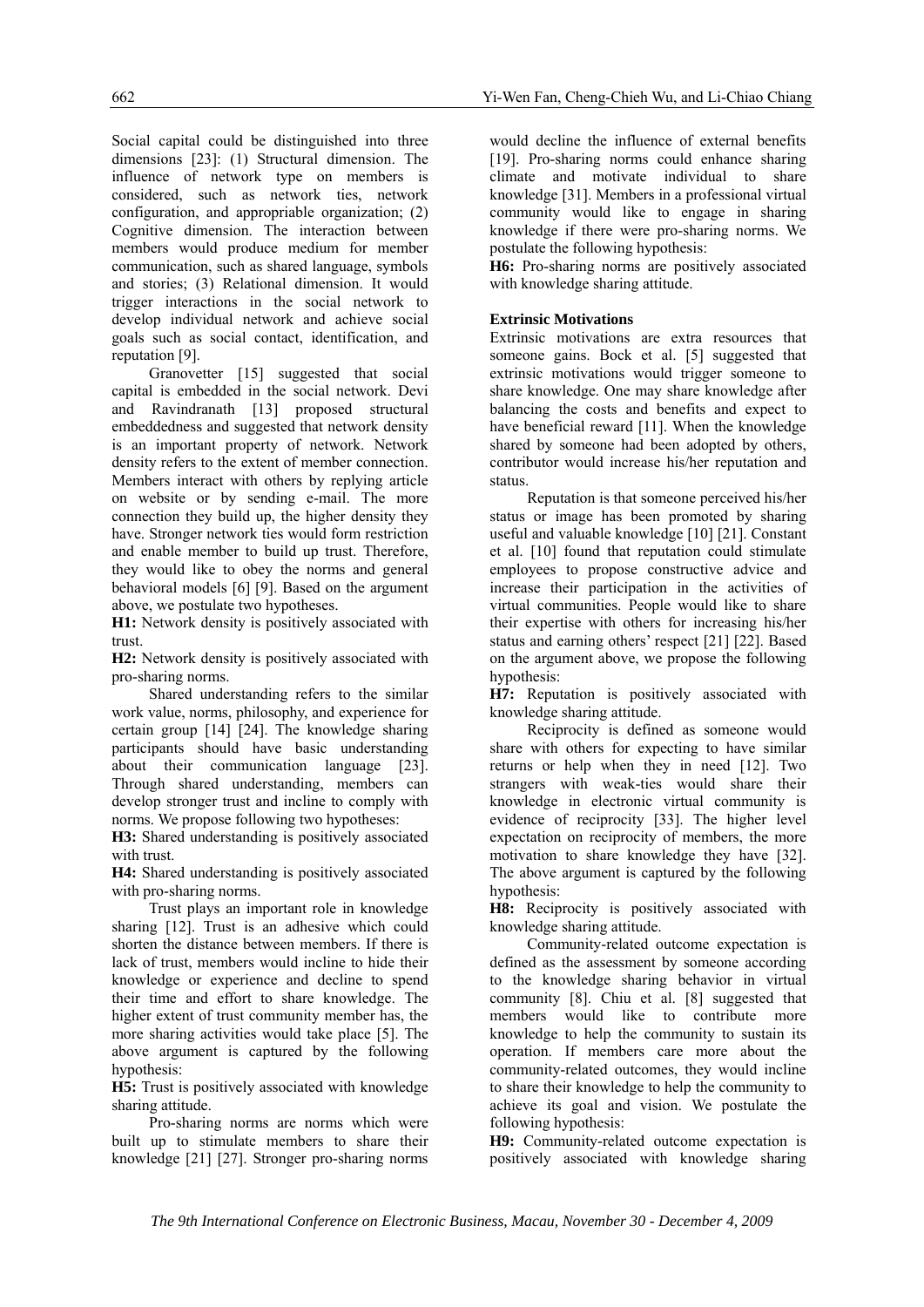attitude.

#### **Intrinsic Motivations**

Osterloh and Frey [28] referred that intrinsic motivations can stimulate knowledge creation and transfer when extrinsic motivations do not work. Kollock [21] suggested that one believes in altruism would share knowledge. Pro-social behaviors are derived from stimulation of intrinsic motivations. They would help others and do not expect for returns.

Davenport & Prusak [12] advocated that the pro-social behavior of knowledge contributor is derived from the aspiration to help others. Kollock [21] found that one would contribute his/her knowledge in electronic virtual community for the property of enjoyment to help others. One may enjoy the fun and challenges during problem-solving. Members would gain psychological fulfillment through pro-social behavior. We propose the following hypothesis:

**H10:** Enjoy helping is positively associated with knowledge sharing attitude.

Self-efficacy is defined that someone perceives he/she has the capabilities to finish specific work [3]. Knowledge self-efficacy is someone believes he/she can provide valuable knowledge [10] [18]. When members have strong knowledge self-efficacy, they believe that they can provide valuable knowledge to others for solving their problems. The above argument is captured by the following hypothesis:

#### **H11: Knowledge self-efficacy is positively associated with knowledge sharing attitude.**

Commitment is a kind of duty or obligation which would drive someone to increase participation [9]. Commitment not only exists in the relationship between individuals but also in the relationship between individual and group. Wasko and Faraj [32] found that participation of member base on shared membership. They think that they have responsibility and obligation to help others. We postulate the following hypothesis:

**H12:** Commitment is positively associated with knowledge sharing attitude.

The research model is illustrated in Figure 1.



### **Methodology Figure 1. Research model**

#### **Instrument Development**

The research constructs were measured by adapting existing scales to enhance validity. Network density is adapted from Devi and Ravindranath [13]. We asked the extent of respondent's interaction with other members. The other 11 constructs were measured by five-point Likert scales, from "strongly disagree" to "strongly agree". In order to make sure the face validity and understanding of wording, we invited one manager and 11 members to conduct a pre-test. A summary of our questionnaire was shown in Table1.

#### **Data Collection**

Respondents were the users of a professional virtual community - "JavaWorld@TW". This virtual community focused on the discussion of Java-related techniques. We also discriminated users as contributors and lurkers. The former are registered members and also share their knowledge. Lurkers who may be registered or non-registered do not share their knowledge.

We conducted an Internet-based survey by posting the questionnaire link on the virtual community website. The survey was conducted during March, 2009 to April, 2009 by two phases and totally returned 207 valid responses (172 for phase 1, 35 for phase 2). According to the results of non-response bias test, there is no significant difference in gender ( $x^2 = 0.600$ ,  $p > 0.05$ ) and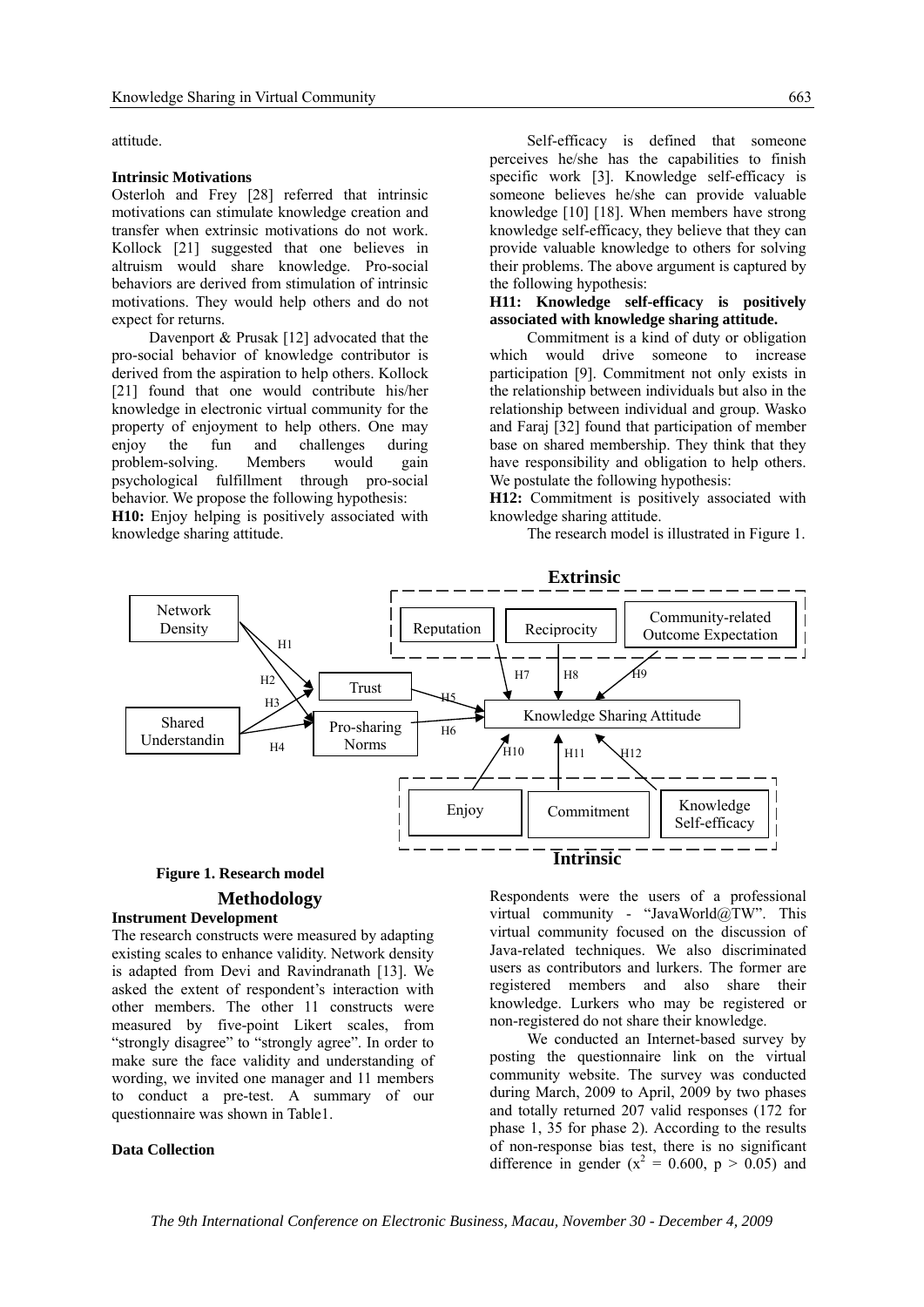average time online per day ( $x^2 = 5.136$ , p > 0.05).

Out of 207 respondents, 130 were male (62.8%). Most of respondents were in the age of 21 to 25 (46.9%). Many of respondents were Internet heavy users, about 80% of them spend more than 3 hours online. Most of users were non-registered (46.4%). There are 25.6% respondents had shared their knowledge on the virtual community

| Construct                  | <b>Item</b>                                                                        | Loading | <b>Source</b>   |  |  |  |
|----------------------------|------------------------------------------------------------------------------------|---------|-----------------|--|--|--|
| Shared                     | I and other members have mutual objectives.                                        | 0.85    | Ko<br>et<br>al. |  |  |  |
| Understanding (SU)         | I and other members have similar values.                                           | 0.82    | [20]            |  |  |  |
| Cronbach's $\alpha$ = 0.70 | and other members have similar professional                                        | 0.68    |                 |  |  |  |
|                            | background and work experience.                                                    | 0.81    | Chiu et al.     |  |  |  |
| Trust (TR)                 | I believe that members in the JavaWorld@TW will not                                |         |                 |  |  |  |
| Cronbach's $\alpha$ = 0.77 | take advantage of others even when the opportunity                                 |         | [8]             |  |  |  |
|                            | arises.                                                                            |         | Kankanhali      |  |  |  |
|                            | I believe that members in the JavaWorld@TW use                                     | 0.87    | et al. [19]     |  |  |  |
|                            | other's knowledge appropriately.                                                   |         |                 |  |  |  |
|                            | I believe that people in the JavaWorld@TW share the                                | 0.81    |                 |  |  |  |
|                            | best knowledge that they have.                                                     |         |                 |  |  |  |
| Pro-sharing<br>norms       | There is a norm of cooperation and collaboration in the                            | 0.86    | Kankanhalli     |  |  |  |
| (PNR)                      | JavaWorld@TW.                                                                      |         | et al. $[19]$   |  |  |  |
| Cronbach's $\alpha$ = 0.82 | Members in the JavaWorld@TW are open to conflicting                                | 0.86    |                 |  |  |  |
|                            | view.                                                                              |         |                 |  |  |  |
|                            | There is a norm of sharing knowledge in the                                        | 0.84    |                 |  |  |  |
|                            | JavaWorld@TW.                                                                      |         | Wasko<br>$\&$   |  |  |  |
| Reputation (REP)           | I want to earn respect from others by sharing                                      | 0.90    |                 |  |  |  |
| Cronbach's $\alpha$ = 0.72 | knowledge in the JavaWorld@TW.<br>I hope to improve my status in the profession by | 0.87    | Faraj [32]      |  |  |  |
|                            | sharing knowledge in the JavaWorld@TW.                                             |         |                 |  |  |  |
| Reciprocity (REC)          | I hope that other members in the JavaWorld@TW                                      | 0.92    | Kankanhalli     |  |  |  |
| Cronbach's $\alpha$ = 0.77 | would help me if I need help, therefore I should help                              |         | et al. $[19]$ & |  |  |  |
|                            | them.                                                                              |         | Wasko<br>&      |  |  |  |
|                            | I think sharing knowledge in the JavaWorld@TW could                                | 0.89    | Faraj [32]      |  |  |  |
|                            | provide me to have better chance to cooperate with                                 |         |                 |  |  |  |
|                            | other outstanding members.                                                         |         |                 |  |  |  |
| Community-related          | Sharing my knowledge would help the JavaWorld@TW                                   | 0.94    | Chiu et al.     |  |  |  |
| Outcome Expectation        | continue its operation in the future.                                              |         | [8]             |  |  |  |
| (COE)                      | Sharing my knowledge would help the JavaWorld@TW                                   | 0.91    | Hsu et al.      |  |  |  |
| Cronbach's $\alpha$ = 0.87 | accumulate or enrich knowledge.                                                    |         | [16]            |  |  |  |
| Enjoy Helping (EH)         | I like helping others in the JavaWorld@TW.                                         | 0.89    | Kankanhalli     |  |  |  |
| Cronbach's $\alpha$ = 0.85 | It feels good to help others solve their problems.                                 | 0.88    | et al. [19]     |  |  |  |
|                            | I would provide opinions and help to whom are seeking                              | 0.86    | $\&$<br>Wasko   |  |  |  |
|                            |                                                                                    |         | Faraj [32]      |  |  |  |
| Knowledge                  | I have confidenc in my ability to provide knowledge                                | 0.94    | Kankanhalli     |  |  |  |
| Self-Efficacy (KSE)        | that others in the JavaWorld@TW consider valuable.                                 |         | et al. [19]     |  |  |  |
| Cronbach's $\alpha$ = 0.70 | I have the expertise needed to provide valuable                                    | 0.90    |                 |  |  |  |
|                            | knowledge for the JavaWorld@TW.                                                    |         |                 |  |  |  |
| Commitment (COM)           | I really care about the fate of the JavaWorld@TW.                                  | 0.94    | Wasko<br>$\&$   |  |  |  |
| Cronbach's $\alpha$ = 0.84 | I feel a great deal of loyalty to the JavaWorld@TW.                                | 0.94    | Faraj [32]      |  |  |  |
| Knowledge<br>Sharing       | I think sharing knowledge with other members is good.                              | 0.90    | Bock et al.     |  |  |  |
| Attitude (KSA)             | I think sharing knowledge with other members is                                    | 0.90    | $[5]$           |  |  |  |
| Cronbach's $\alpha$ = 0.87 | valuable experience.<br>I think sharing knowledge with other members is a wise     |         |                 |  |  |  |
|                            | 0.86                                                                               |         |                 |  |  |  |
|                            | move.                                                                              |         |                 |  |  |  |

|  |  | Table 1. Summary of measurement scales |  |
|--|--|----------------------------------------|--|
|--|--|----------------------------------------|--|

### **Results** Measurement model

Both Cronbach's alpha and composite reliability

.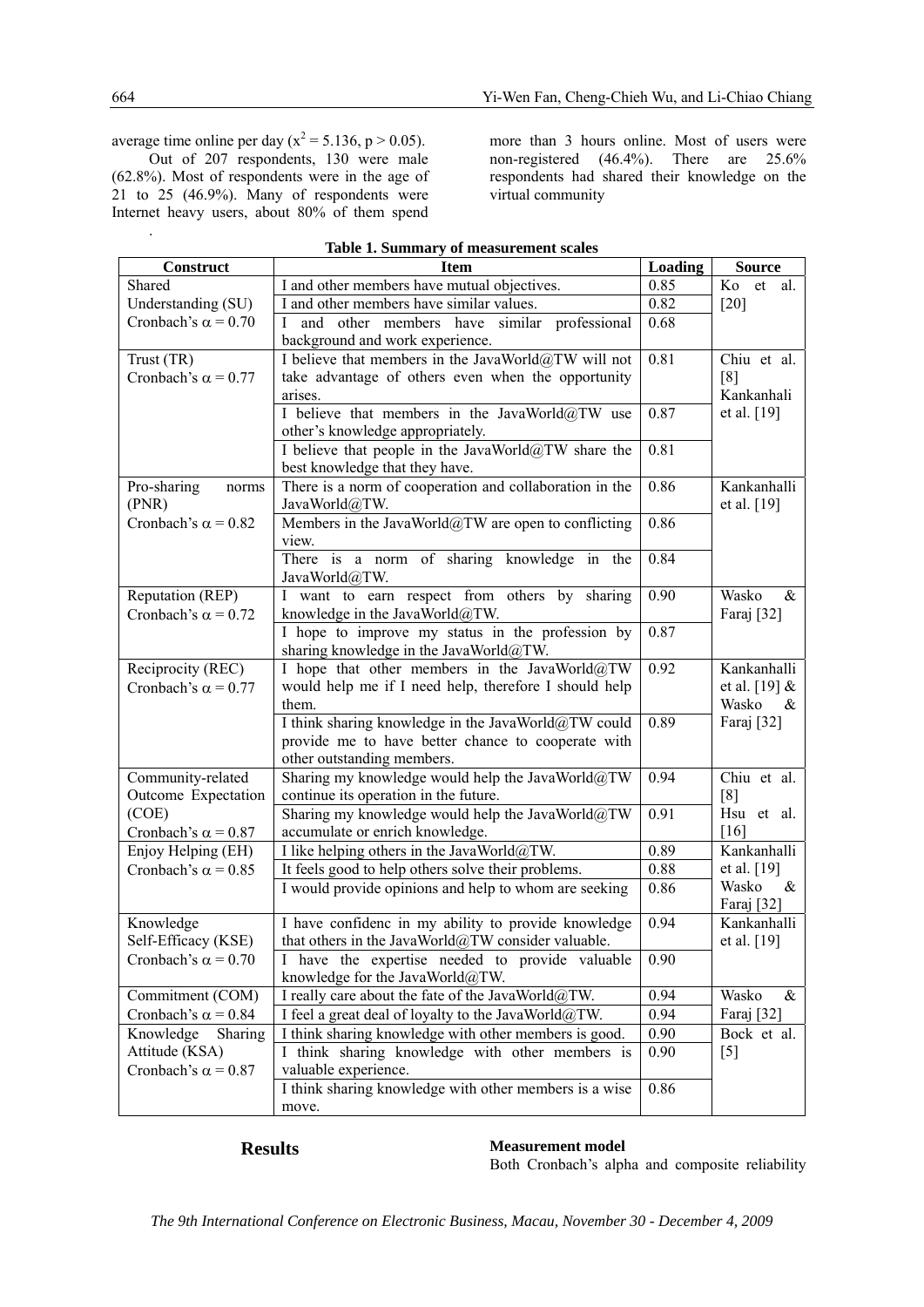(CR) were used to assess the extent of internal consistence. As show in Table 1 and Table 2, most of them were greater than 0.7 suggest by Nunnally [26].

As to convergent validity, the loading of all items were greater than 0.60 (see table 1). In table 2, the values of composite reliability range from 0.82 to 0.94; and AVE scores for each construct range from 0.62 to 0.89 and above the 0.50 recommended level. To examine discriminant validity, as table 2 shows, the square root of AVEs for each construct is great than the correlation between constructs.

#### **Structure model**

The proposed hypotheses were tested with Partial Least Squares (PLS). As shown in Figure 2, 59.2% of the variance in knowledge sharing attitude was explained. Network density and shared understanding explained 27.6% of the variance in trust and 13% of pro-sharing norms.

As to social capital factors, shared understanding had positive relationship with trust  $(\beta = 0.523, p < 0.01)$  and pro-sharing norms ( $\beta$  = 0.358,  $p < 0.01$ ), supporting H3 and H4. Both trust  $(\beta = 0.252, p \le 0.01)$  and pro-sharing norms  $(\beta = 0.252, p \le 0.01)$ 0.165,  $p \le 0.01$ ) had a significant association with knowledge sharing attitude, supporting H5 and H6. For extrinsic motivations, reciprocity ( $\beta$  = 0.155, p < 0.05) and community-related outcome expectation ( $\beta = 0.322$ ,  $p < 0.01$ ) had positively association with knowledge sharing attitude,

supporting H8 and H9.

#### **Post hoc Analysis**

We divided respondents into two group namely contributors ( $n = 53$ ) and lurkers ( $n = 154$ ) to compare the difference in motivation factors. The knowledge sharing attitude of contributor was significantly influenced by community-related outcome expectation (β = 0.321, p < 0.05), enjoy helping ( $\beta$  = 0.274,  $p$  < 0.1), and commitment ( $\beta$  = 0.159,  $p < 0.1$ ), supporting H9, H10, and H11. As to lurkers, reciprocity ( $\beta = 0.148$ ,  $p \le 0.1$ ) and community-related outcome expectation ( $\beta$  = 0.326,  $p < 0.01$ ) had positively association with knowledge sharing attitude.

#### **Mediation Effect Tests**

We adopted Baron and Kenny's [4] three-step method to examine the mediating effect of trust and pro-sharing norms. Firstly, independent variable (IV) should have significant effect on dependent variable (DV). Then, IV should significantly predict the mediator (M). Finally, IV and M should simultaneously include in the analysis model to predict DV. If M is significant but IV is not, this is full mediation. If both M and IV are significant, this is partial mediation. As shown in table 3, both trust and pro-sharing norms had full mediating effect on the relationship between sharing understanding and knowledge sharing attitude.



**Figure 2. PLS analysis of research model**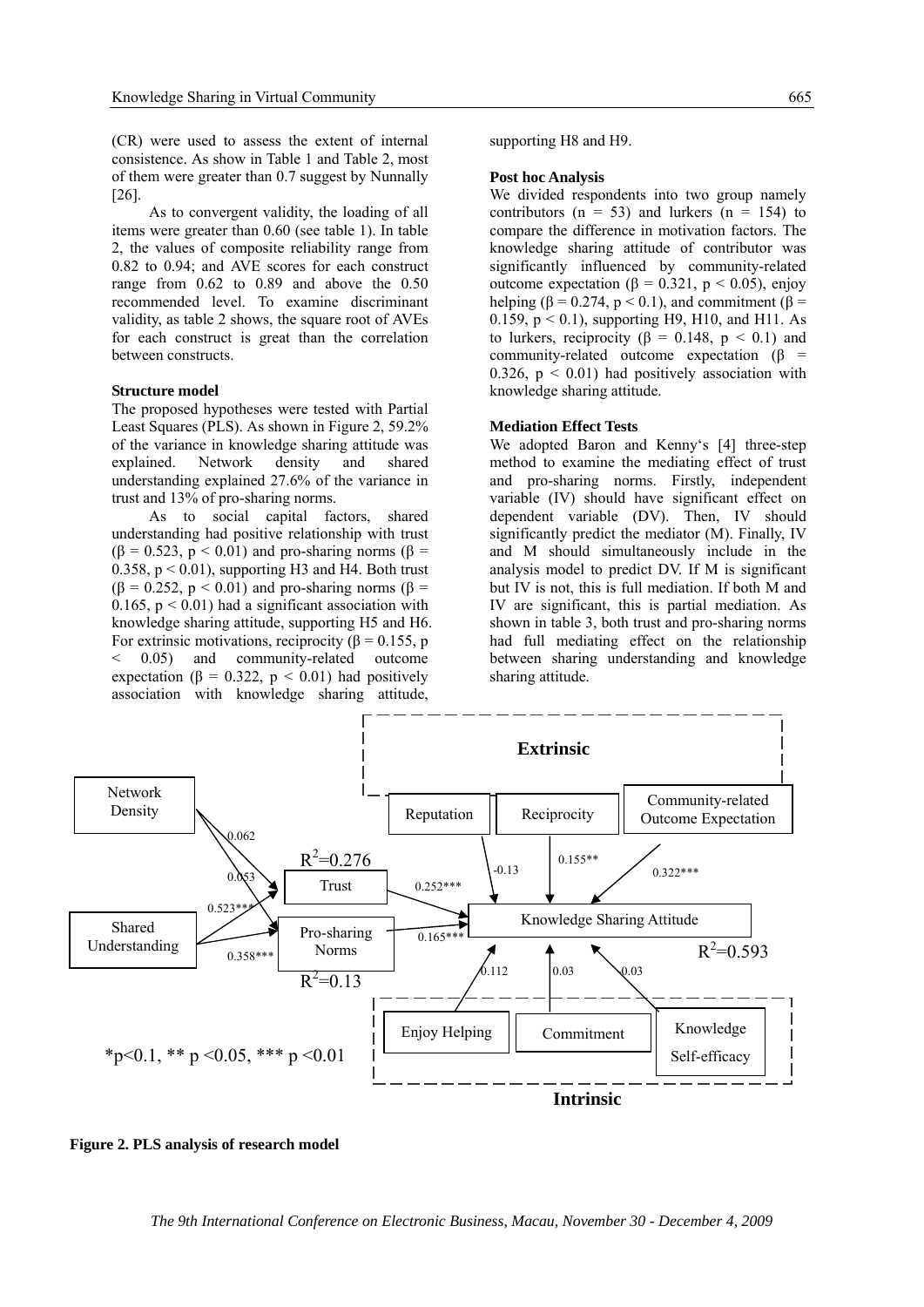| Table 2. Composite reliability, AVE and coreelations |      |            |            |           |      |            |            |            |            |      |            |      |          |
|------------------------------------------------------|------|------------|------------|-----------|------|------------|------------|------------|------------|------|------------|------|----------|
|                                                      | CR   | <b>AVE</b> | <b>REC</b> | <b>SU</b> | TR   | <b>PNR</b> | <b>REP</b> | <b>REC</b> | <b>COE</b> | EН   | <b>KSE</b> | CO   | K        |
|                                                      |      |            |            |           |      |            |            |            |            |      |            | M    | S        |
|                                                      |      |            |            |           |      |            |            |            |            |      |            |      | A        |
| <b>SU</b>                                            | 0.83 | 0.62       | 0.43       | 0.79      |      |            |            |            |            |      |            |      |          |
| <b>TR</b>                                            | 0.87 | 0.69       | 0.56       | 0.52      | 0.83 |            |            |            |            |      |            |      |          |
| <b>PNR</b>                                           | 0.89 | 0.73       | 0.50       | 0.36      | 0.56 | 0.86       |            |            |            |      |            |      |          |
| <b>REP</b>                                           | 0.88 | 0.78       | 0.61       | 0.44      | 0.30 | 0.28       | 0.88       |            |            |      |            |      |          |
| <b>REC</b>                                           | 0.90 | 0.81       | 0.90       | 0.43      | 0.56 | 0.50       | 0.61       | 0.90       |            |      |            |      |          |
| <b>COE</b>                                           | 0.94 | 0.89       | 0.65       | 0.45      | 0.62 | 0.49       | 0.49       | 0.65       | 0.94       |      |            |      |          |
| EН                                                   | 0.91 | 0.76       | 0.66       | 0.44      | 0.53 | 0.49       | 0.61       | 0.66       | 0.66       | 0.87 |            |      |          |
| <b>KSE</b>                                           | 0.82 | 0.63       | 0.36       | 0.34      | 0.37 | 0.21       | 0.45       | 0.36       | 0.38       | 0.55 | 0.79       |      |          |
| <b>COM</b>                                           | 0.92 | 0.86       | 0.43       | 0.41      | 0.48 | 0.36       | 0.50       | 0.43       | 0.51       | 0.47 | 0.42       | 0.93 |          |
| <b>KSA</b>                                           | 0.92 | 0.79       |            |           |      |            |            | 0.58       |            |      |            |      | $\Omega$ |
|                                                      |      |            | 0.58       | 0.42      | 0.65 | 0.57       | 0.31       |            | 0.67       | 0.56 | 0.29       | 0.42 |          |
|                                                      |      |            |            |           |      |            |            |            |            |      |            |      | 8        |
|                                                      |      |            |            |           |      |            |            |            |            |      |            |      | 9        |

**Table 2. Composite reliability, AVE and coreelations** 

**Table 3. Results of mediating effect tests** 

| Model |            | Step 1     | Step 2     | Step 3     | Mediati  |                |      |
|-------|------------|------------|------------|------------|----------|----------------|------|
| TVI   | М          | DV         | IV to DV   | IV to M    | IV to DV | <b>M</b> to DV | on   |
| SU    | TR         | <b>KSA</b> | $0.393***$ | 0.489***   | 0.088    | $0.482***$     | Full |
| SU    | <b>PNR</b> | <b>KSA</b> | $0.393***$ | $0.319***$ | 0.088    | $0.301***$     | Full |

### **Discussion and Conclusion**

The purpose of present study was to investigate the influence of social capital and motivational factors on members' knowledge sharing attitude. Our results had shown that shared understanding has positive influence on trust and pro-sharing norms. The consensus existed in the virtual community could enable the emergence of pro-sharing norms. Members with similar work experience and problem-solving method could increase the trust between virtual community members.

While higher trust and pro-sharing norms, member would incline to share their knowledge. Past research focused on the direct relationship between sharing understanding and knowledge sharing attitude. The present study found that trust and pro-sharing norms play mediating roles between sharing understanding and knowledge sharing attitude.

In general, the knowledge sharing attitude of member is affected by extrinsic motivators, such as reciprocity and community-related outcome expectation. But for contributors, they would share with others base on their enjoyment of helping and commitment. The objective of lurkers is to surf the information or knowledge they need, they would share with other only if they feel reciprocal and expect this community would have positive feedback to them.

#### **Implications**

In order to develop a successful virtual community, manager should promote more knowledge sharing activities to attract users to participate the activities of the community. Virtual community consists of people with similar knowledge background and work experience. They have shared understanding about the issues they discuss. But for new comers, this kind of shared understanding would be the barrier to share knowledge. Manager can set up a specific area for new comers to learn, such as FAQs. Manager also could establish rules and sharing principles to foster trust and pro-sharing climate.

Our results show that different kinds of users focus on different motivators. Contributor motivate by intrinsic factors such as enjoyment and commitment. However, lurker stimulate by extrinsic factors such as reciprocity. Both contributor and lurker would take community-related outcome expectation into consideration when they engage in sharing activity. Manager should have different strategies for attract lurkers and retain contributors.

#### **Limitation and Future Research**

There were several limitations in our study. Firstly, the data were collected through Internet base on self-report. Here, we focus our research on one professional virtual community. Future research could design a more comprehensive method to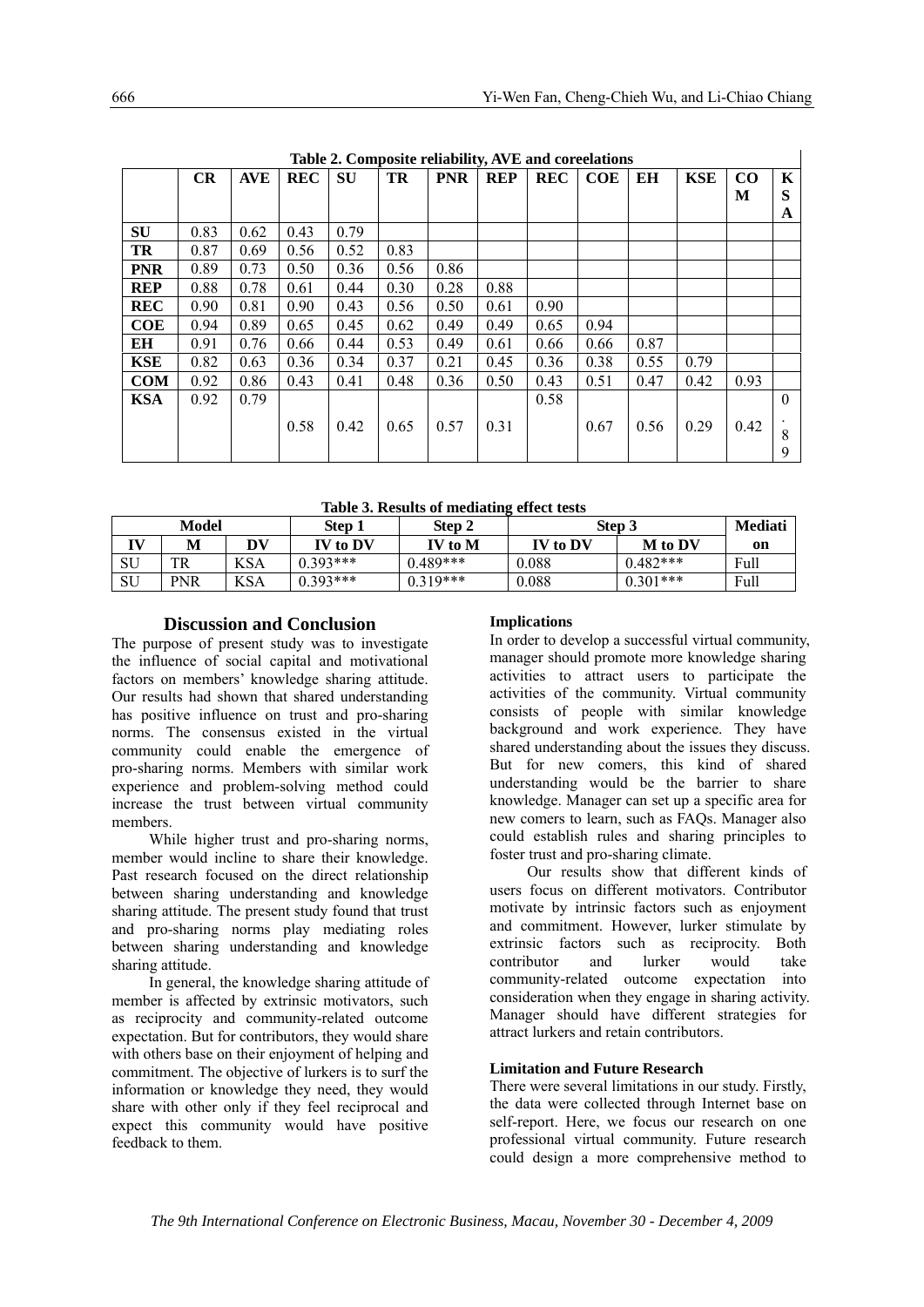compare the results from different communities. Secondly, although the items we used were adapted form past literature. Network density was measured by users' perception of their connection level with others. Future research could adopt more appropriate measures for structural dimension. Finally, our research is cross-sectional that limited our discussion on the difference between contributor and lurker. Future research could design a longitudinal research to discuss more detailed on the variation and difference of different users. We hope our study provides needed advancement for knowledge sharing.

#### **Reference**

- [1] Alder, P. R. and Christopher, J. A. *Internet Community Primer Overview and Business Opportunities*, Harper Collins Publishing Inc., 1999.
- [2] Armstrong, A. G. and Hagel III, J. *Net Gain: Expanding Markets through Virtual Communities*, Harvard Business School Press, Boston, 1997.
- [3] Bandura, A. *Social Foundations of Thought and Action: A Social Cognitive Theory*, Prentice Hall, Englewood Cliffs, NJ, 1986.
- [4] Baron, R. M. and Kenny, D. A. "The Moderation-Mediator Variable Distinction in Social Psychological Research: Conceptual, Strategic, and Statistical Considerations," *Journal of Personality & Social Psychology*, 51(6), 1986, pp.1173-1182.
- [5] Bock, G. W., Zmud, R. W., Kim, Y. G., and Lee, J. N. "Behavioral Intention Formation in Knowledge Sharing: Examining the Roles of Extrinsic Motivators, Social-Psychological Forces, and Organizational Climate," *MIS Quarterly*, 29(1), 2005, pp.87-112.
- [6] Burt, R. S. *Structural Holes: The Social Structure of Competition*, Harvard University Press, Cambridge, 1992.
- [7] Butler, B. S. "Membership Size, Community Activity, and Sustainability: A Resource-Based Model of Online Social Structures," *Information Systems Research*, 12(4), 2001, pp.346-362.
- [8] Chiu, C. M., Hsu, M. H., and Wang, E. T. G. "Understanding Knowledge Sharing in Virtual Communities: An Integration of Social Capital and Social Cognitive Theories," *Decision Support Systems*, 42(3), 2006, pp.1872-1888.
- [9] Coleman, J. S. *Foundations of Social Theory*, Harvard University Press, Cambridge, 1990.
- [10] Constant, D., Kiesler, S., and Sproull, L.

"The Kindness of Strangers: The Usefulness of Electronic Weak Ties for Technical Advice," *Organization Science*, 7(2), 1996, pp.119-136.

- [11] Constant, D., Kiesler, S., and Sproull, L. "What's Mine Is Ours, or Is It? A Study of Attitudes about Information Sharing," *Information Systems Research*, 5(4), 1994, pp. 400-421.
- [12] Davenport, T. H. and Prusak, L. *Working Knowledge: How Organizations Manage What They Know*, Harvard Business School Press, Boston, 1998.
- [13] Devi, R. G. and Ravindranath, M. "Cooperative Networks and Competitive Dynamics: A Structural Embeddedness Perspective," *Academy of Management Review*, 26(3), 2001, pp.431-445.
- [14] Gerwin, D. and Moffat, L. "Withdrawal of Team Autonomy During Concurrent Engineering," *Management Science*, 43(9), 1997, pp.1275-1287.
- [15] Granovetter, M. "Problems of Explanation in Economic Sociology," in Norhria, N. and Eccles, R. (eds.), *Networks and Organization: Structure, Form and Action*, Harvard Business School Press, Boston, MA, 1992, pp.25-56.
- [16] Hsu, M. H., Ju, T. L., Yen, C. H., and Chang, C. M. "Knowledge Sharing Behavior in Virtual Communities: The Relationship between Trust, Self-Efficacy, and Outcome Expectations," *International Journal of Human-Computer Studies*, 65(2), 2007, pp.153-169
- [17] Jones, S. G. *Virtual Culture: Identity & Communication in Cybersociety,* Sage, 1997.
- [18] Kalman, M. E. "The Motivational Role of Organizational Commitment in the Implementation of Change: Focusing on the Attitude Behavior Relationship," *The annual conference of the Speech communication Association*, SanDiego, CA, 1999.
- [19] Kankanhalli, A., Tan, B., and Wei, K. K. "Contributing Knowledge to Electronic Knowledge Repositories: An Empirical Investigation," *MIS Quarterly*, 29(1), 2005, pp.113-143.
- [20] Ko, D. G., Kirsch, L. J., and King, W. R. "Antecedents of Knowledge Transfer from Consultants to Clients in Enterprise System Implementations," *MIS Quarterly*, 29(1), 2005, pp.59-85.
- [21] Kollock, P. *The Economies of Online Cooperation: Gifts and Publics Goods in Cyberspace*, Routledge, London, 1999.